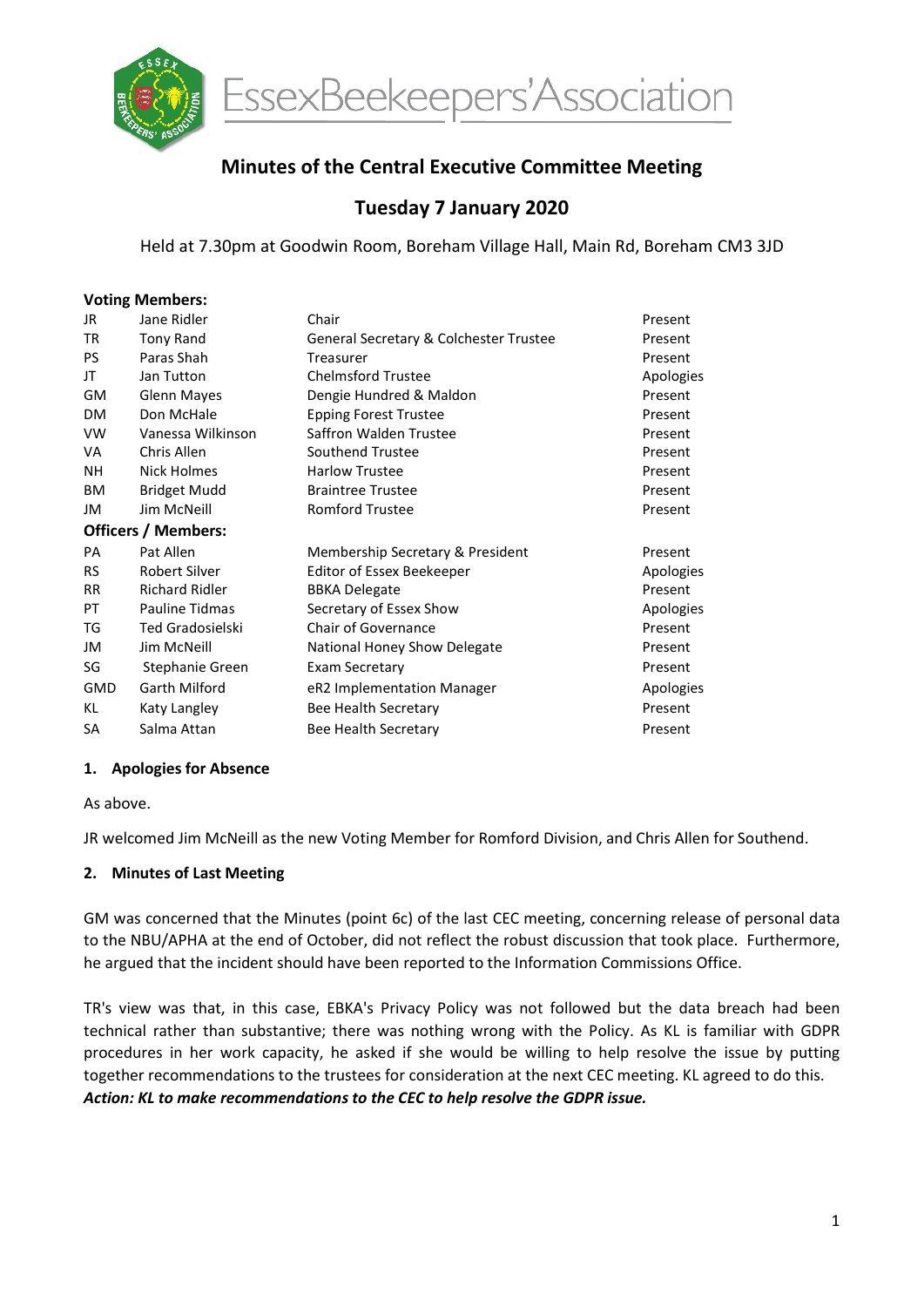JR pointed out that the issue should have been an official point on the agenda in order for the committee to consider it. She took exception to the fact that GM had raised the point without discussion with her before the meeting. Earlier communication about the matter had taken place between GM and TR.

It was agreed that the Minutes would be signed by JR with 'robust discussion' added to point 6c of the Minutes as requested.

### 3. Matters arising not on the Agenda and action updates

## Point 7

eR2 progress - postponed until next meeting in JT's absence.

## Point 10a

Having been absent at the previous meeting JR queried the proposition 'That the CEC should have authority to set subscription rates'. This might be controversial at the AGM. In addition, should the proposition state that the fixed rate increment is being removed? (agreed at an earlier meeting). This would require an amendment to EBKA Rule 4 - discussed in detail in **Point 8** below.

JR asked that closed items in the Minutes be removed from the tabulated list. Item 1: Junior membership wording: VW to discuss with PA and JT. Action: VW to check wording of Junior Membership section in the Trustee Handbook with PA and JT.

Item 2 - re financial forecast - this was left open. PS offered to make a draft in 2020, which we could use in 2021.

#### Action: PS to provide CEC with a financial forecast for 2021 for consideration at a CEC meeting later in the year.

#### 4. Treasurer's Report

PS had sent the accounts for 2019 to the committee on 4 Jan and explained in his email that EBKA has a deficit of about £4,700. The cost of hardcopies of the magazine will go into the 2020 accounts. PS will contact the person responsible for sending the invoice.

In order to complete EBKA Gift Aid Returns, PS needs the outstanding spreadsheets from Braintree and Maldon divisions. When Gift Aid has been reclaimed it should provide a substantial boost to Central Funds. Action: BM and GM to remind their divisional treasurers to forward Gift Aid returns spreadsheets to PS.

PS needs to complete the EBKA accounts before the AGM in March. He urged all divisional treasurers to send him their inspected accounts as soon as possible after their AGM, together with explanatory notes separate to the balance sheet. JR reminded trustees that all Divisional AGMs are required to be completed by the end of January to assist the Treasurer. The EBKA auditor should have access to all divisional data, not just CEC figures.

#### Action: Trustees to remind their divisional treasurers to forward the inspected accounts to PS.

PS said he would provide a breakdown of the cost of room hire, at TR's request. There were two outstanding payments: one for an invoice raised by SG as Examinations Secretary, and one for the National Honey Show. PS was asked to correct the text in the accounts from National Honey Show to Essex Honey Show.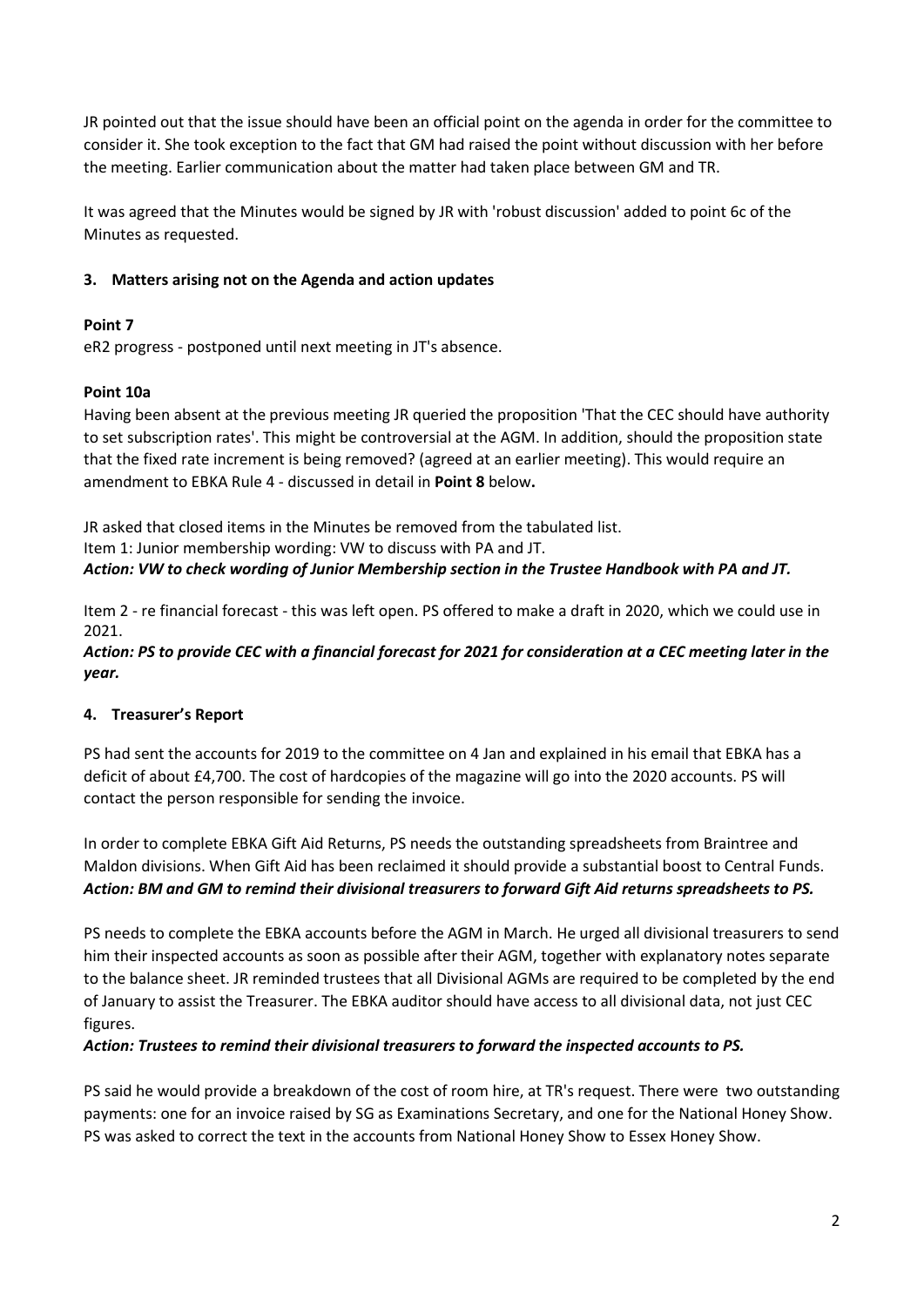## Action: PS to provide breakdown of the total cost of £1600 for room hire, and to correct National Honey Show to Essex Honey Show.

The Essex Honey Show accounts provided by Keith Lomax had been forwarded to the CEC in advance of the meeting. Keith was willing to answer any queries. RR pointed out that these accounts should be examined separately and PS offered to do this.

JR thanked PT, Keith Lomax, and all the Honey Show Committee for their hard work.

#### 5. Governance

#### (i) Health and Safety Policy

TG explained that the Policy had already been adopted but that he had circulated an amended version in advance of the meeting to include specific risks to beekeepers. JR was concerned about the intention to appoint a CEC Safety Office. Responsibility for Health and Safety needs to be controlled at divisional level. If there was an incident, then it should be dealt with by the full committee rather than an individual. TG agreed, and offered to amend Section 2 of the Policy to reflect this.

## Action: TG to amend Section 2 of Health and Safety Policy so there is no individual CEC Safety Officer; any incident to be handled by the full CEC.

JR will be writing an article about Health and Safety for the Essex Beekeeper covering recommendations for divisional events and suggesting simple checklists. The Risk Assessments provided by BBKA to accompany the EBKA Health and Safety Policy appeared unnecessarily complicated and checklists could replace them. Divisions are responsible for completion of a Risk Assessment for every event. TG requested that all divisions send him samples of the Checklists/Risk assessments they use now.

Action: Trustees to send divisional Checklists/Risk Assessments to TG, who will use them to create EBKA versions to accompany the Health and Safety Policy.

#### (ii) Diversity statement

The question of whether we need a Diversity statement was discussed. JR encouraged trustees to contact TG if other policies were required, for example an Environmental Policy.

#### (iii) Trustee Handbook

Most sections of the Handbook had been updated but there were still some work to do. There would be a Governance SubCommittee meeting in February to discuss the final contents, with the aim of providing a final draft at the March CEC meeting.

It was agreed that the Handbook would be available online only, via the EBKA website. One physical copy of the handbook would be published as an archive copy and a historical dated record to be kept.

#### 6. Uploading policies on website

Once all subscriptions have been completed through eR2, NH said he would organise one new EBKA website password and inform all members. He will reorganise the website so that Agendas, Minutes, DVM reports and EBKA policies are all available online. TR was asked to send previous Agendas and Minutes of CEC meetings to NH. RS will upload the DVM reports.

Action: TR to send previous Agendas and Minutes of CEC meetings to NH.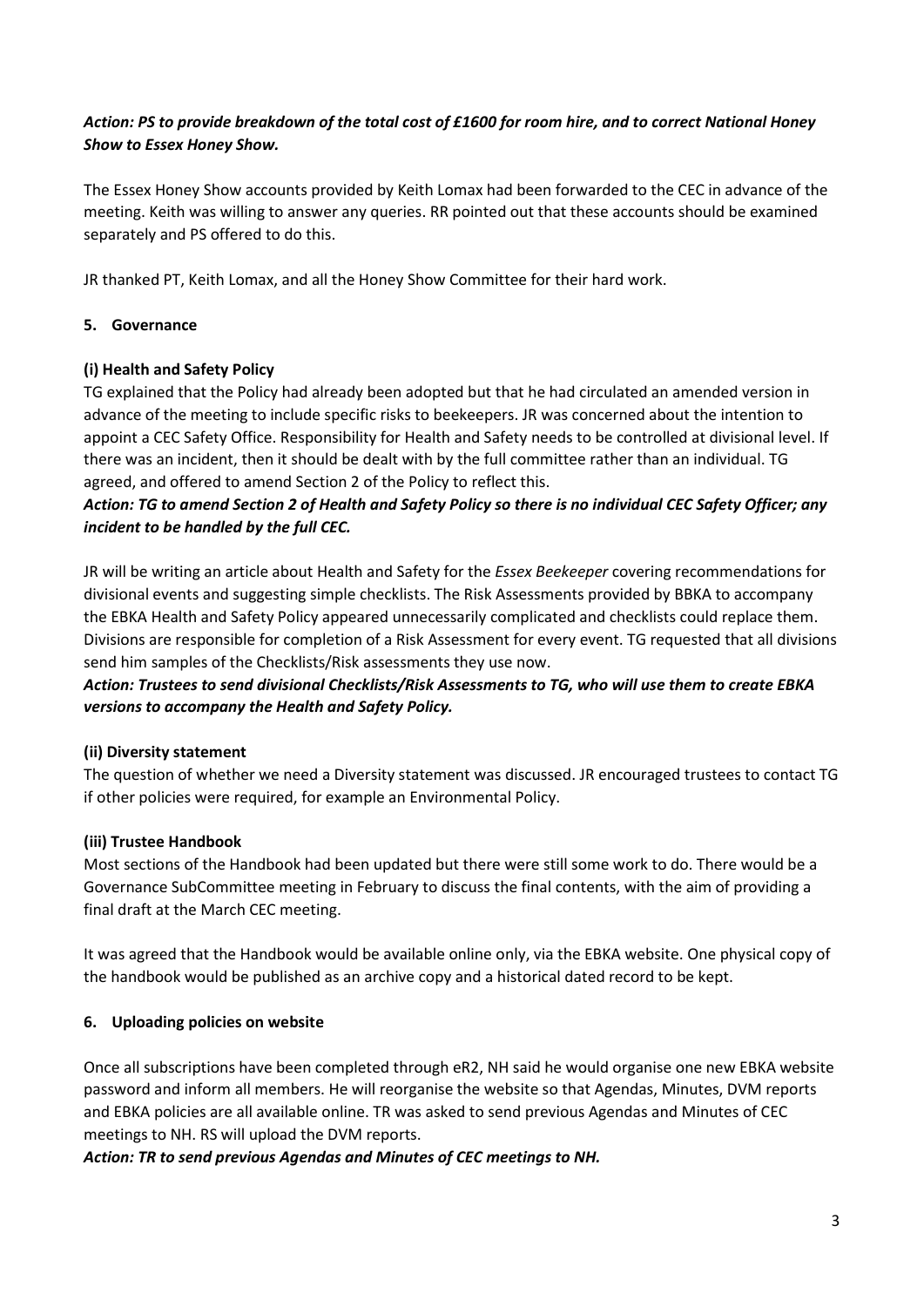## Action: NH to upload Agendas, Minutes, and Policies and reorganise webpages.

### 7. CIO update and discussion

JR thanked TR for all his work in putting together a draft CIO constitution. She also thanked John Rhodes for his legal support.

TR pointed out that there should be consultation with the general membership about the proposal to change the status of EBKA to a CIO and suggested trustees consider tabling a proposition for the upcoming AGM. The following wording was proposed:

## "That the General Secretary, on behalf of the trustees, and following consultation with the membership, prepare and submit a constitution to the Charity Commission with the objective to change the status of EBKA to a Charitable Incorporated Organisation."

#### Proposition agreed (10 agreed; 0 declined)

It was also agreed that the consultative document should be sent to all members by email.

Once the CIO is registered with the Commission, balances on EBKA accounts would be transferred to new charity and divisional accounts, and old accounts closed. The proposal that all new accounts be held with one bank was briefly discussed.

TR pointed out that, when the CIO is adopted by the Association, the current Rules will become redundant. A new set of Rules will be required to set out the detailed operation of the CIO, because the constitution only deals with a number of matters in general terms.

The draft constitution follows best practice as approved by the Charity Commission. It will however still be necessary to ensure that the constitution properly reflects where appropriate the structure of the Association and its officers.

RR emphasised the importance of trustees fully understanding the draft constitution and engaging with the detail. He encouraged them to compare its details with current EBKA Rules as the new constitution will override the Rules.

Action: Trustees to carefully read through the draft CIO constitution document and EBKA Rules, and report any conflicts to TR.

#### 8. 2020 AGM

#### (i) Venue, speaker, refreshments

TR confirmed that the AGM would be held at 2 pm at Writtle College on the Kings Lodge Campus, Rooms E06/E03. JR offered to liaise with our speaker Abi Lowe.

#### (ii) February edition Essex Beekeeper

The agenda and propositions for the AGM should appear in the February edition of the *Essex Beekeeper* because the AGM takes place in early March.

#### Propositions:

- Change of charity status of EBKA to a CIO (point 7)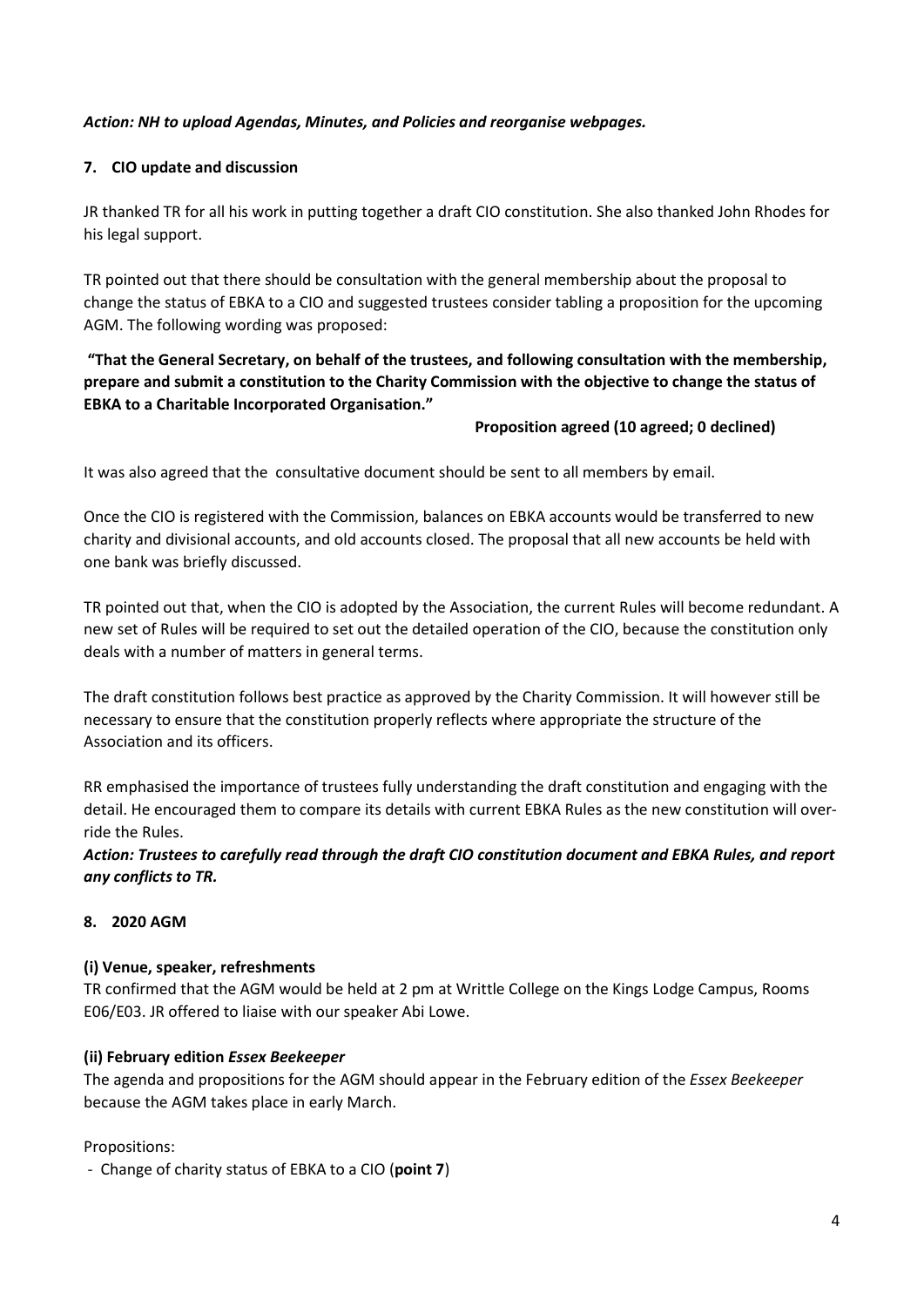### - Amendment to EBKA Rule 4

AGM propositions were discussed at the CEC meeting in November (Item 10a) but clarification was needed. It had been agreed that the following proposition would go forward: 'That the CEC should have authority to set subscription rates'. The wording of Rule 4 states (Rules 2016): Annual subscriptions are to be in accordance with the scale authorised by the Annual General Meeting and published on the current application form, except for Divisional Associates for which category the subscription is set by the Divisions at their own AGMs.'

TR suggested that the words 'Annual General Meeting' be changed to 'Central Executive Committee'.

## The Rule had been amended at the 2018 AGM by the agreed proposition:

That the Essex Beekeepers' Association (EBKA) and Divisional Subscription/Capitation rates be increased annually by the rate of inflation, as determined by the annual rise in the Consumer Price Index for the 12 month period to September of the previous year. The EBKA and Divisional rates shall be calculated separately and rounded to the nearest 20p. This proposition, if carried, to be effective from 1st January 2019. From the same date, Junior Membership rates should be fixed at the discretion of Divisions, together with Associate Membership rates and these will not be subject to this annual automatic increase and the cost of these remains at the discretion of Divisions.

TR suggested that the section referring to the fixed percentage increase should be removed (agreed at Sept 2019 CEC meeting).

It was agreed that the proposition to amend Rule 4, according to these two suggestions, should be put to the AGM.

#### (iii) CEC membership nominations and retirements

PA said she would be standing down as Membership Secretary, and suggested that JT might be approached to take her place. PA would also be standing down as President. JR suggested that Jean Smye, who has contributed so much to EBKA over the years, would qualify as President. She offered to contact her in advance of the AGM to find out if she would be willing to take on the role.

#### Action: JR to approach Jean Smye about the role of EBKA President.

## 9. CEC event updates

## (i) Ted Hooper Lecture. Speaker Giles Budge

JR thanked SA and KL for organising the event. SA explained that Giles Budge had asked for travel expenses from Newcastle (£250) and the cost of overnight accommodation at a B&B/Premier Inn. He would be travelling with his family. It was proposed that the total cost of expenses should be capped at £400. The venue for the Lecture will be Essex Wildlife Trust, Abbotts Farm, near Chelmsford, at a cost of £100. Invoices should be sent to PS.

It was agreed that the event would take place in the afternoon only, thus avoiding catering for lunch and the clash with BBKA exams in the morning. The hall at Abbotts Farm can accommodate 80 people and it was suggested that the cost of a ticket be under £10, via EventBrite.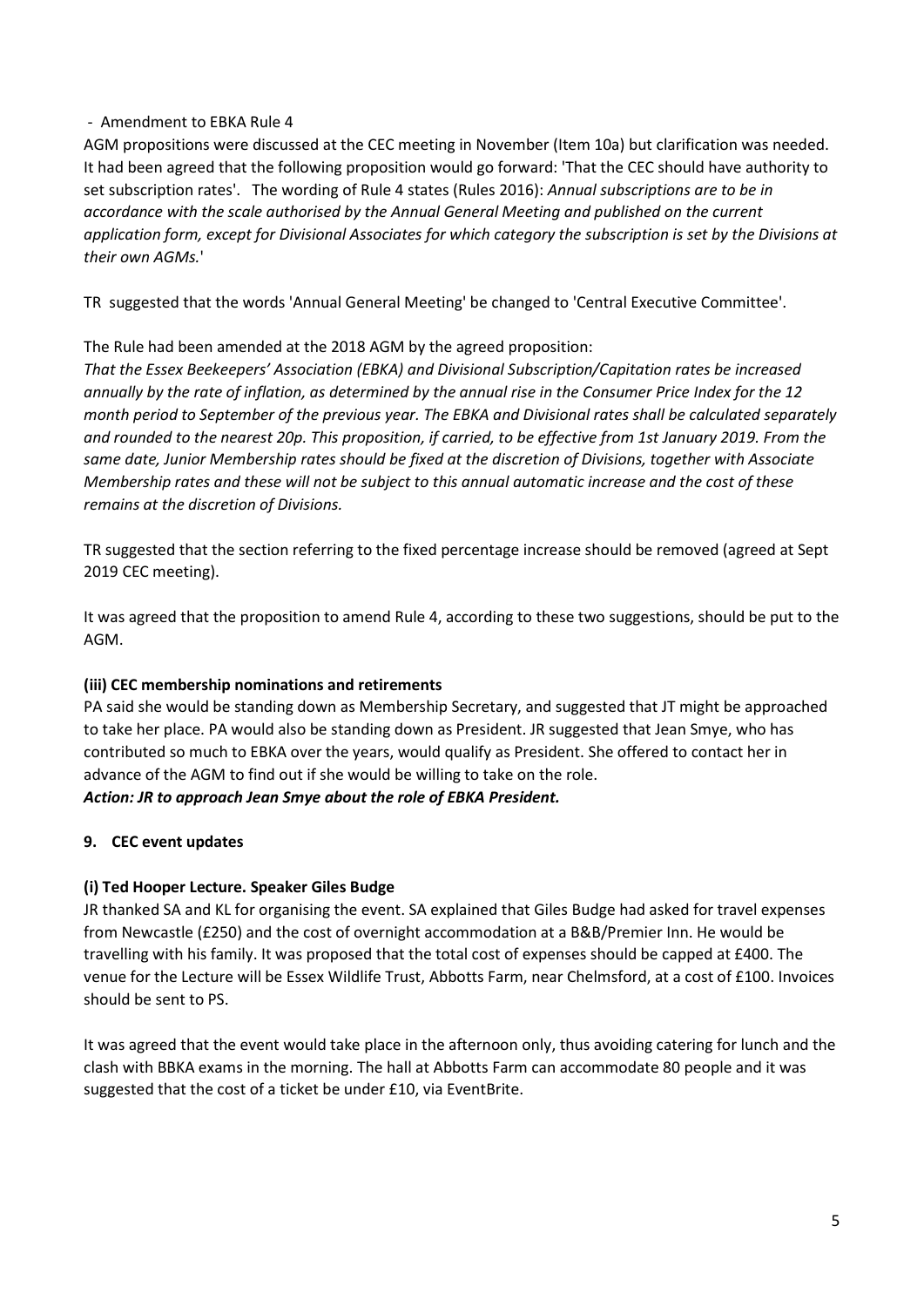## (ii) Braintree Coach

Braintree Division had asked the committee whether the CEC would underwrite the cost of a coach to Bee Tradex. BM was asked if it would be accessible to all divisions, or only to those nearby. Discussion was postponed until the next CEC meeting pending more information.

## (iii) Asian Hornet (AH) Models

KL is sourcing AH models in resin for use on Public Awareness stands at Honey Shows etc. for each division. The cost of £35 for models was agreed by the committee.

## 10. Divisional Reports

Only three divisional reports were submitted for the meeting. JR encouraged the other six divisions to send their reports to RS and TR.

## Action: Trustees to send divisional reports for January to RS and TR.

RS has asked if divisional reports should be published in the *Essex Beekeeper*. As an alternative, he offered to take a number of interesting items from the reports to create a separate article. It was agreed that this was a good idea.

## 11. Secretaries Reports

Examinations Secretary: SG has arranged the venue for BBKA exams on 21 March at the Day Centre in Great Dunmow. The cost of hire will be £48. The cost was approved.

Trustees were asked to encourage members of their divisions to register early for the Basic Assessment this year. More information will be published in the Essex Beekeeper.

## 12. Correspondence

JR had received an email from Wally Thrale, who organises the EARS 3 research project on chronic bee paralysis virus. The PhD student working on the project is willing to visit Associations in the autumn to give a talk on the work. It would be a welcome opportunity to find out how EBKA funding was being spent. It was suggested that the Annual Conference would be an appropriate venue and JR will approach Chelmsford division.

## Action: JR to contact Chelmsford Division about inviting the EARS 3 research student to give a talk at the Annual Conference.

## 13. AOB

 (i) TG reported that Anthony Bickmore, who is a member of Harlow Division, will become the new Master of the Wax Chandlers this year. He has offered a tour of the Wax Chandlers Hall to EBKA members. A date, number and format of the event would need to be discussed. Trustees were encouraged to consult their members to gauge interest.

## Action: Trustees to consult their divisional members about attending a tour of the Wax Chandlers Hall.

(ii) Train the Trainers Day, 1 February: There are participants from all the divisions except Southend. CA was asked to follow this up.

#### Action: CA to check with Southend Division about attendees for Train the Trainers Day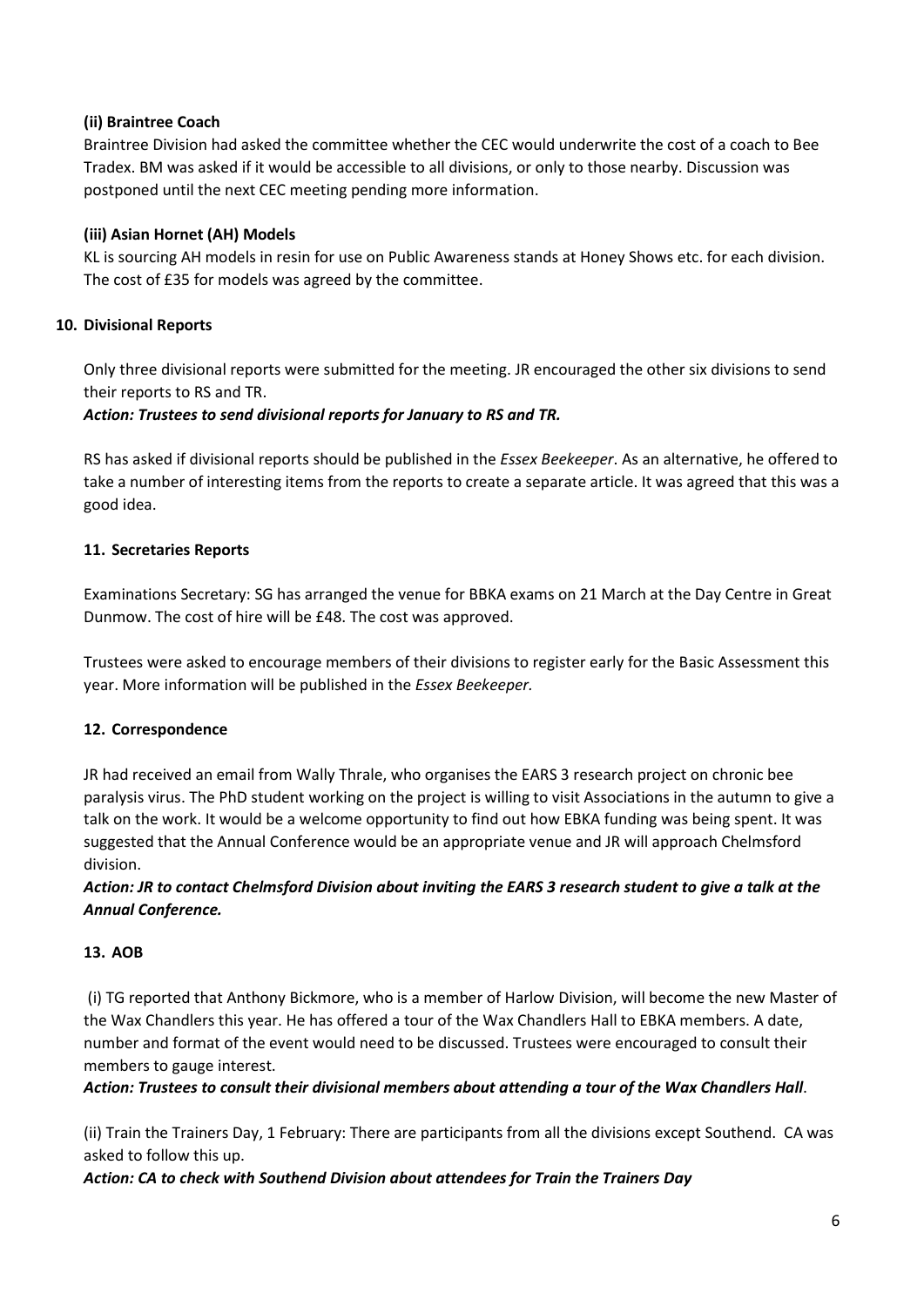(iii) EBKA AGM: JR reported that the Presiding Officer for this year's AGM is from Saffron Walden Division. Their Chairman, Tony Yeats, is away and no one from the committee has volunteered to take his place. He has suggested RR as Presiding Officer. This was agreed by the committee.

(iv) Bee Health Day: KL and SA are planning the event for this year and suggest it is held in either Southend or Dengie & Maldon division, so that the venue is fairly rotated around the divisions. Action: GM and CA to discuss Bee Health Day with their respective divisions.

## NEXT MEETING – Tuesday 3 March 2020 at 7.30pm Goodwin Room, Boreham Village Hall, Main Rd, Boreham CM3 3JD

| <b>Action</b><br>date | Owner           | <b>Action</b>                        | <b>Action</b><br>due | Update           | <b>Status</b> |
|-----------------------|-----------------|--------------------------------------|----------------------|------------------|---------------|
|                       |                 |                                      | date                 |                  |               |
| 14/5/19               | <b>VW</b>       | Check wording of Junior              | 23/6/19              | 7/1/20           | open          |
|                       |                 | Membership for Trustee Handbook      |                      | Membership       |               |
|                       |                 | and reword if necessary.             |                      | section to be    |               |
|                       |                 |                                      |                      | updated by PA    |               |
|                       |                 |                                      |                      | and JT           |               |
| 14/5/19               | <b>PS</b>       | Provide financial forecast for EBKA  |                      | 7/1/20 PS will   | open          |
|                       |                 | for a CEC meeting later in the year. |                      | provide forecast |               |
|                       |                 |                                      |                      | for 2021         |               |
| 23/7/19               | <b>CEC</b>      | Contact VW with any amendments       | 24/9/19              |                  | open          |
|                       |                 | to updated sections of the Trustee   |                      |                  |               |
|                       |                 | Handbook.                            |                      |                  |               |
| 7/1/20                | KL              | Put forward a recommendation to      | 14/2/20              |                  | open          |
|                       |                 | the CEC to help resolve the GDPR     |                      |                  |               |
|                       |                 | issue                                |                      |                  |               |
| 7/1/20                | <b>BM</b>       | Remind treasurers to send Gift Aid   | 31/1/20              |                  | open          |
|                       | and             | Returns spreadsheets to PS as soon   |                      |                  |               |
|                       | GM              | as possible                          |                      |                  |               |
| 7/1/20                | <b>Trustees</b> | Remind their divisional treasurers   | 31/1/20              |                  | open          |
|                       |                 | to forward their inspected accounts  |                      |                  |               |
|                       |                 | to PS as soon as possible            |                      |                  |               |
| 7/1/20                | <b>PS</b>       | Provide a breakdown of the total     | 31/1/20              |                  | open          |
|                       |                 | cost of £1600 for room hire, and to  |                      |                  |               |
|                       |                 | correct National Honey Show to       |                      |                  |               |
|                       |                 | <b>Essex Honey Show</b>              |                      |                  |               |
| 7/1/20                | <b>TG</b>       | Amend Section 2 of Health and        | 31/1/20              |                  | open          |
|                       |                 | Safety Policy so there is no         |                      |                  |               |
|                       |                 | individual CEC Safety Officer. The   |                      |                  |               |